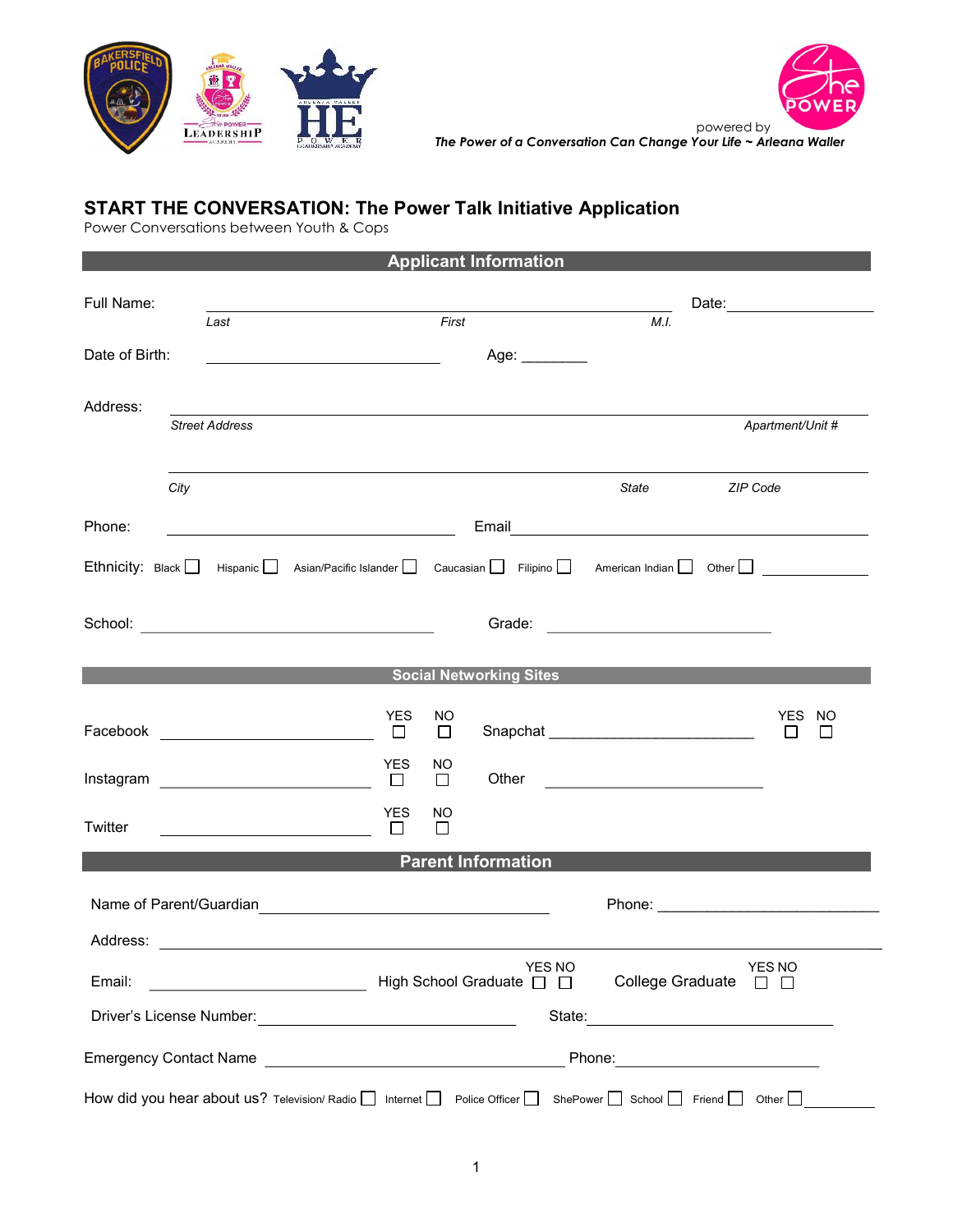| <b>Medical Information</b>                                                                      |                |  |  |  |  |  |  |  |
|-------------------------------------------------------------------------------------------------|----------------|--|--|--|--|--|--|--|
| ADA accommodations needed: YES $\Box$ NO $\Box$                                                 |                |  |  |  |  |  |  |  |
| Does your child take any medications daily? YES $\Box$ NO $\Box$                                |                |  |  |  |  |  |  |  |
| Does your child have any allergies? YES $\Box$                                                  | NO II          |  |  |  |  |  |  |  |
| Does your child have any special dietary needs? YES $\Box$ NO $\Box$<br>If yes, please explain: |                |  |  |  |  |  |  |  |
|                                                                                                 |                |  |  |  |  |  |  |  |
| Health Insurance Provider:                                                                      | Policy Number: |  |  |  |  |  |  |  |
| Policy Holder Name:                                                                             | Phone:         |  |  |  |  |  |  |  |
|                                                                                                 |                |  |  |  |  |  |  |  |

## Preliminary Questionnaire

- 1. Has the applicant ever been arrested or convicted of a misdemeanor offense? Yes  $\Box$  No  $\Box$
- 2. Has the parent/guardian ever been arrested or convicted of a misdemeanor/felony offense? Yes  $\Box$  No  $\Box$
- 3. Has the applicant ever been detained by a law enforcement officer for any reason? Yes  $\Box$  No  $\Box$
- 4. Has the parent/guardian ever been detained by a law enforcement officer for any reason? Yes  $\Box$  No  $\Box$ If yes to 1-4, please explain:
- 5. Why do you want to participate in The Power Talk Initiative?
- 6. What do you think of individuals that are involved with street gangs?
- 7. How do you feel about law enforcement (police, sheriff, highway patrol, courts, corrections, etc.)?
- 8. Who is your role model, and why?
- 9. What do you hope to accomplish by participating in The Power Talk Initiative?
- 10. What are 3 questions you hope to ask?